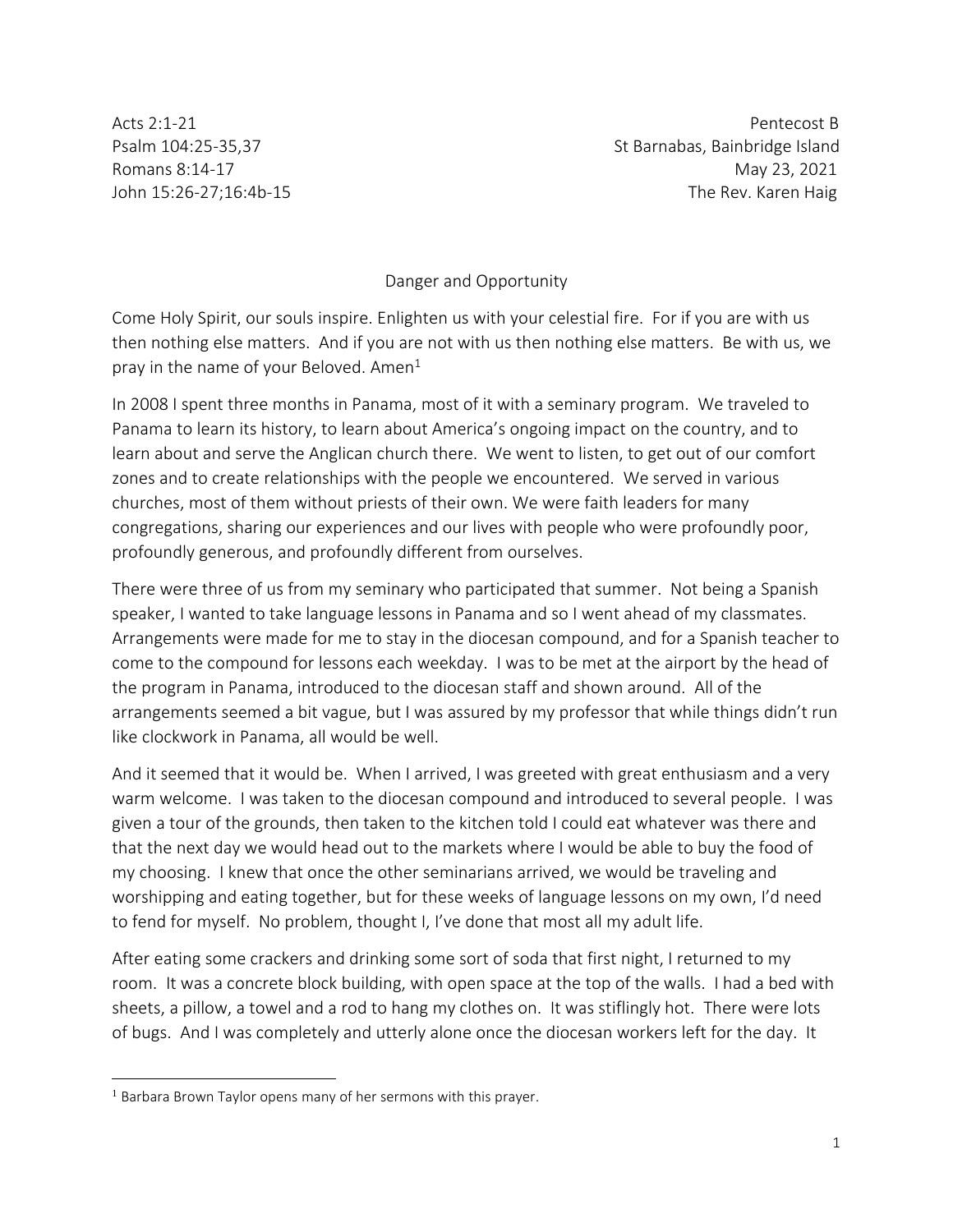wasn't so much scary as it was unsettling. I had been told not to leave the campus because it wasn't safe. It was suggested that I stay in my room, though the bathroom was elsewhere. And so I sat on my bed that first night, attempted to read the Spanish language books I brought with me, and tried not to cry.

Weeping may stay for the night, the psalmist says, but joy comes in the morning. The morning dawned beautiful and bright, and not so sweltering as it had been the night before. My language instruction was to be arranged that day, and we were going into town to do some shopping. I was admonished to hold tight to my purse and keep alert at all times. I bought some beverages, some soup and vegetables that could be cooked in a pot on one burner, and cheese and crackers to soothe my soul. Our lunch that day was a Panamanian delicacy I would never have imagined and will never forget - calves hoof soup in a Styrofoam bowl from the local food stand. As you know, I am normally a very enthusiastic eater, but I had a little trouble with the calves hoof soup. I did finish most of it. And that little tiny bit of trouble I was having? Well, that was only the beginning.

My language teacher didn't show up that afternoon. My lessons had been set up with a language school in Panama City, but the arrangements had been made in the US. Apparently, there was a glitch or two and it took several days for the instructor to finally arrive. She spoke no English and I spoke no Spanish which could have turned out to be a great immersion experience except that it wasn't immersion. It was two hours in the afternoon and we never did get very far. And in the meantime, my host, the only English speaker around other than the Bishop and his wife, had a car accident and was totally out of commission. He did fully recover, thanks be to God, but he was laid up for several weeks. That left me on my own, and totally out of my element. The days were long and the nights were longer. The language teacher stopped coming and I resorted to my phrase books. I prayed, mostly without ceasing, but it was that sort of desperate "help me, help me, help me" praying that comes when we find ourselves utterly illequipped to face the moment we find ourselves in. It definitely wasn't the "come Holy Spirit, fill the heart of your faithful one" sort of praying.

I could go on and on about everything else that went wrong on that trip – everything from the Panamanian program director being laid up to my seminarian Program director being attacked in her car and leaving the country, to being robbed in that very store I was taken to my first day, to finding myself face to face with an armed gunman who walked into a rectory I was staying in … but the moment I remember most clearly about that journey was seeing my fellow seminarians walk off the plane and greeting me in my own mother tongue. After weeks of understanding so very little of what was going on around me, hearing my own language was balm for my soul. I think about that every year when Pentecost rolls around.

Pentecost means 50<sup>th</sup>. For us it's the 50<sup>th</sup> day after Easter, but Pentecost existed long before Jesus walked the earth. The Pentecost pilgrims who filled the streets in Jerusalem some two thousand years ago had come to celebrate SHA-VOO-OAT, the festival of weeks, a harvest festival that falls 50 days after Passover. Faithful Jews and their animals traveled many days to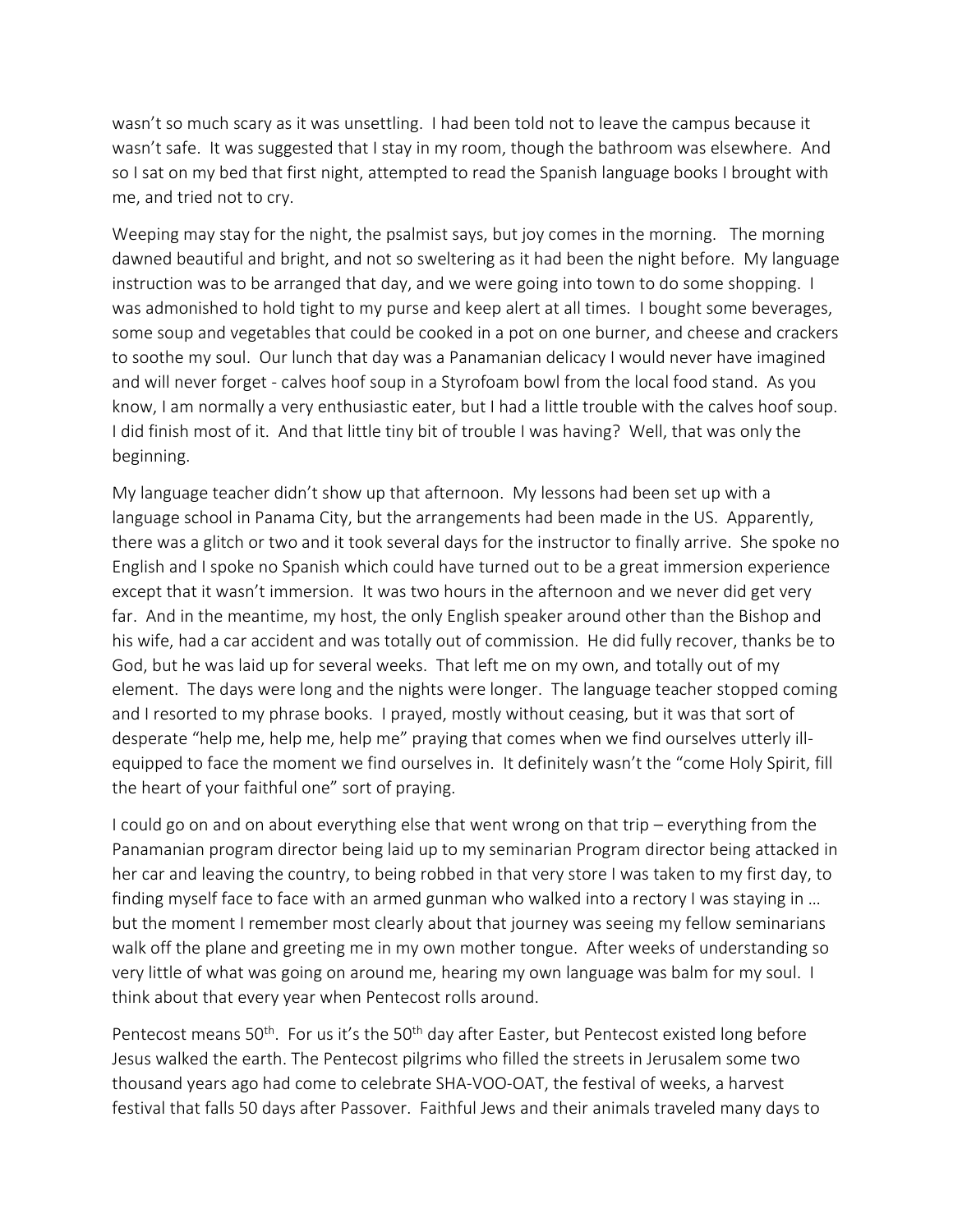Jerusalem, bearing offerings - the first fruits of their annual harvests. People came from everywhere, and as you might imagine, it was very chaotic! People with different customs, different clothing, different ideals, ideas and languages all converged in Jerusalem for a festival they thought would be like every other Shavuot they'd been to. But Jerusalem was in a bit of an upheaval. Political and religious tensions were running high, and the disciples were safely tucked away in someone's house. But suddenly a huge wind blew in filling the whole city with such force and noise that no one could even hear themselves speak.

And when that wind died down, there was a cacophony of voices so loud that people all throughout the city came running, calling out to others who called out to others who called out to others, all of them running to see the tongues that looked like fire and to hear of the wonderful works of God told to each one of them in their own native language. People from every nation under heaven heard those disciples speaking as if God's reconciling and redemptive story was just for them. And it was.

The Holy Spirit Jesus had breathed into the disciples on that last night before he died, came into the hearts of thousands of people in Jerusalem that day, speaking God's mighty deeds of power in God's language of love – the language that is every person's mother tongue. It was the language that made them a community of believers marked as God's own, the community that became the new church, the Body of Christ in the world. When God's Holy Spirit came into God's people, that Spirit came into community, making even more community. We're told that little church went from 120 people to 3,000 in just one day, and the disciples who thought their story was over when Jesus told them he was returning to his Father, realized their story was just beginning.

The people who had come from every nation under heaven that day, thought they were coming back to the same festival they had come to a year before. But everything had changed. Oh, they came back to the same place they had always come, they brought their offerings as they always had, but the whole wide world had changed, and they were changed with it. Sounds strangely familiar, doesn't it? In two weeks time, we'll be coming back to church for the first time in over a year. And while we might be thinking we're finally returning to our old life, the truth is, everything has changed. We've been a bit of a diaspora ourselves, dispersed from our church home, separated from our community. And now we are about to come together again, back to our place, back to our liturgy, back to the sacraments… but everything has changed, including ourselves. Who will we be when we regather? There are people who aren't coming back into our community who were with us before. There are people who will join us who haven't been here before. What will be the same? What will be different? What will we bring with us from our old life and what do we want to leave behind? What is the Spirit calling us into?

When we come together again, we won't be who we were before. But Jesus has promised that God's Holy Spirit, the Spirit who speaks to each one of us in the language of our hearts, will be